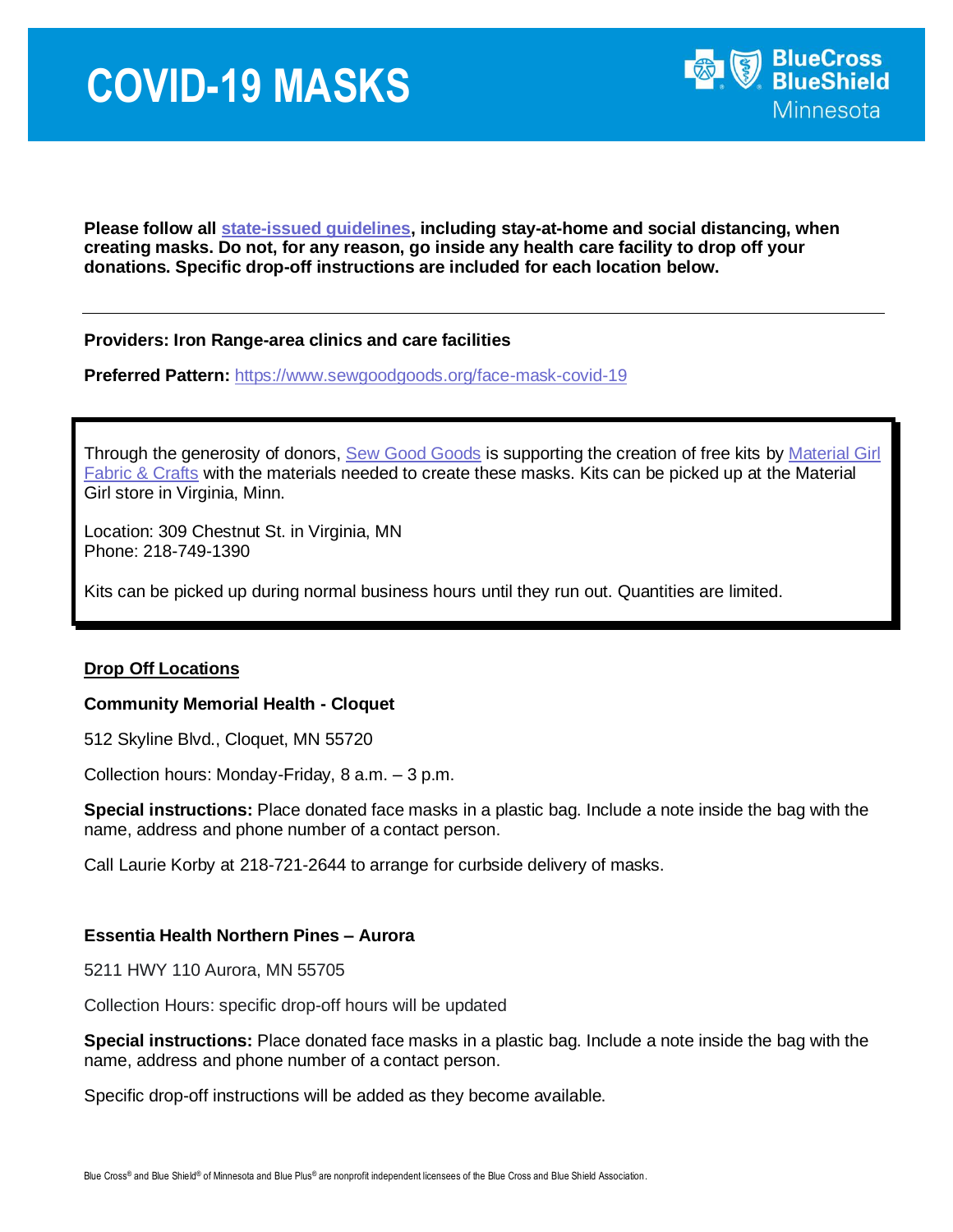## **COVID-19 MASKS**



## **Cook Hospital and Care Center – Cook**

10 SE 5<sup>th</sup> St., Cook, MN 55723

Collection Hours: Monday – Friday, 8 a.m. – 4 p.m.

**Special instructions:** place donated face masks in a plastic bag. Include a note inside the bag with the name, address and phone number of a contact person.

Please call 218-666-6251 to arrange drop off. Please go to the front entrance of the Cook Hospital and someone will meet you for curbside delivery.

## **Ely Bloomenson Community Hospital – Ely**

328 West Conan St., Ely, MN 55731

Collection Hours: specific drop-off hours will be updated

**Special instructions:** place donated face masks in a plastic bag. Include a note inside the bag with the name, address and phone number of a contact person.

Note: Specific drop-off instructions will be added as they become available.

### **Waterview Woods Care Center – Eveleth**

601 Grant Ave., Eveleth, MN 55734

Collection hours: Monday-Friday, 8 a.m. – 5 p.m.

Special instructions: place donated face masks in a plastic bag. Include a note inside the bag with the name, address and phone number of a contact person.

For drop off, please call Becky at 218-969-5687. Becky will come to your vehicle to get the masks.

### **St. Luke's Hibbing Family Medical Clinic – Hibbing**

1120 E 34<sup>th</sup> St. Hibbing, MN 55792

Collection hours: Monday – Friday, 8 a.m. – 5 p.m.

**Special instructions**: place donated face masks in a plastic bag. Include a note inside the bag with the name, address and phone number of a contact person.

Call 218-362-7132 and someone will meet you for curbside delivery.